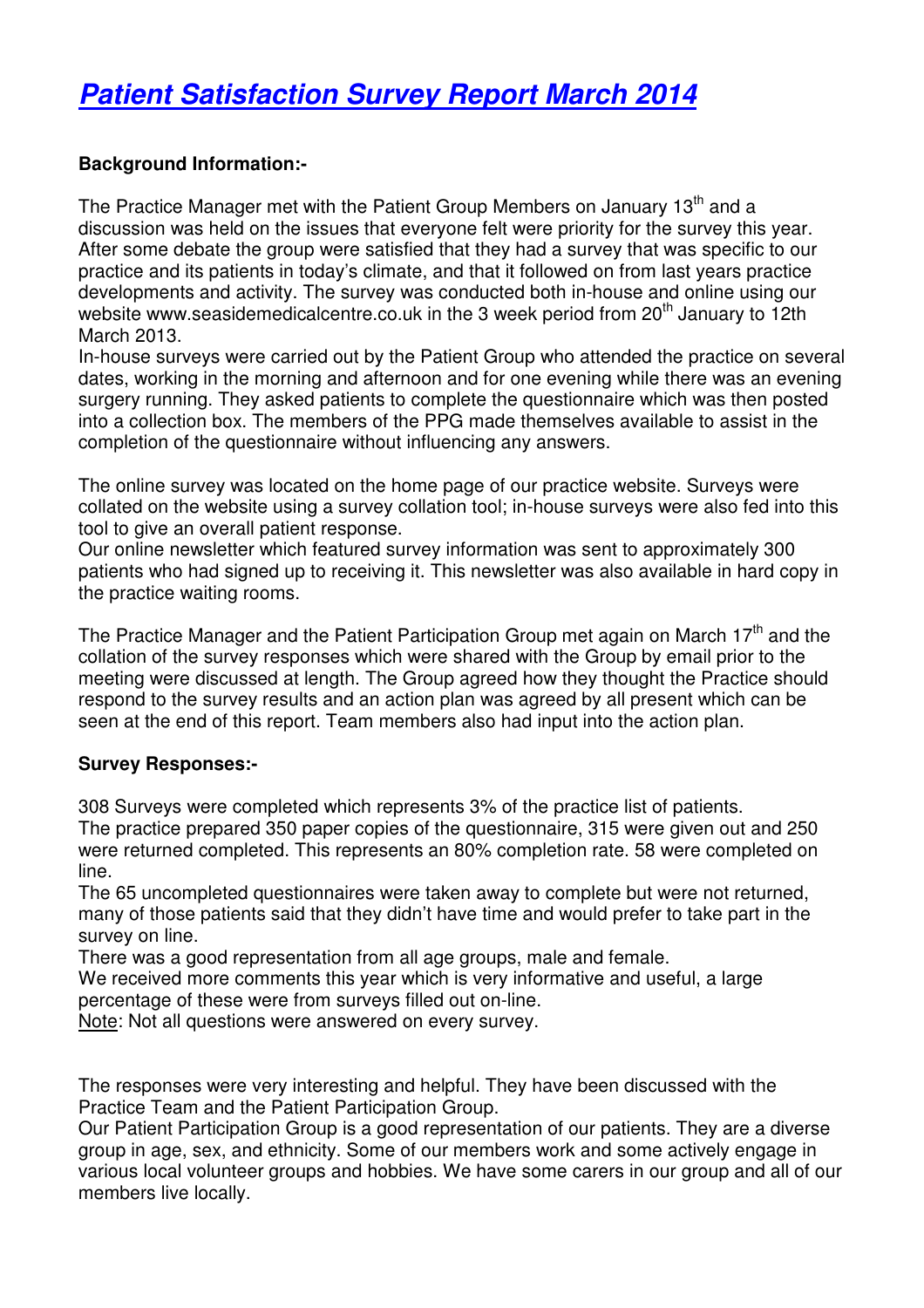To ensure our patient group is representative of our patients our doctors initially asked patients personally to join our group. Over the years we have found it increasingly difficult to ensure commitment from younger patients to attend meetings in the evening so we have set up a virtual patients group on our website and changed our meetings to the day time. One of our members who attend our monthly meetings is now responsible for communicating with the virtual group to update them and get feedback and views. The virtual group have a younger profile; we will continue to actively work towards increasing the number of face to face and virtual group members throughout the year by advertising on our notice board, meeting patients through various patient group activities, communicating in our practice booklet and newsletter and on our website. We have had 2 new members join our group and two members leave this year. Hundreds of patients request our newsletter be sent electronically which we do every quarter. We have a Patient Representative Group information desk in our reception area.

# **Since last year we have actioned the following based on your survey responses in 2013:**

## **A. About the practice**

The practice has improved the promotion of the early morning phone triage service, on-line repeat prescriptions and appointment bookings on-line as a large percentage of patients were not aware of these services and how to access them. This has resulted in increased usage and therefore more convenient access for many patients.

#### **B. About the services offered at Seaside Medical Centre**

We have improved the way in which we communicate each service to our patients focusing on sexual health, acupuncture, joint manipulation, wellness clinics and the work of the Patient Participation Group. We have done this through our patient booklet, quarterly newsletters and our website. We are currently working on a large board for the reception area which will list every service we offer, this list can be found on our waiting room notice boards, in our patient information booklet and on our website.

## **C. What other services do you feel Seaside Medical Centre should offer?**

We have introduced an ear micro suction service this year and have received very positive feedback from patients that have used the service.

We have introduced a Carers drop-in morning every Tuesday at the Practice. This is to provide a wide range of advice and support to Carers.

We have introduced a NHS Health Trainer service. Our health trainer is based at the surgery every Thursday; patients can be referred by their GP, by our Nurses, or self refer to this free service.

We have also introduced the NHS Health Check Service and have invited approximately 500 of our patients during the past year who fit the criteria to have this health check.

Our two practice nurses have changed their finish times from 5pm to 5.30pm on a Mon-Thurs to look after any 1st Aid, Dressings and Minor Injuries that come in to the surgery during that time. This service is offered throughout the day also.

A second female full time GP joined the practice in September.

## **D. Is there anything you would like to see more or less of in the waiting rooms?**

We have purchased many more books which are now located in separate book racks in the waiting rooms; we have provided hand gel which is positioned beside the bookracks for use by children to help reduce the spread of infection; this is in line with Care Quality Commission standards.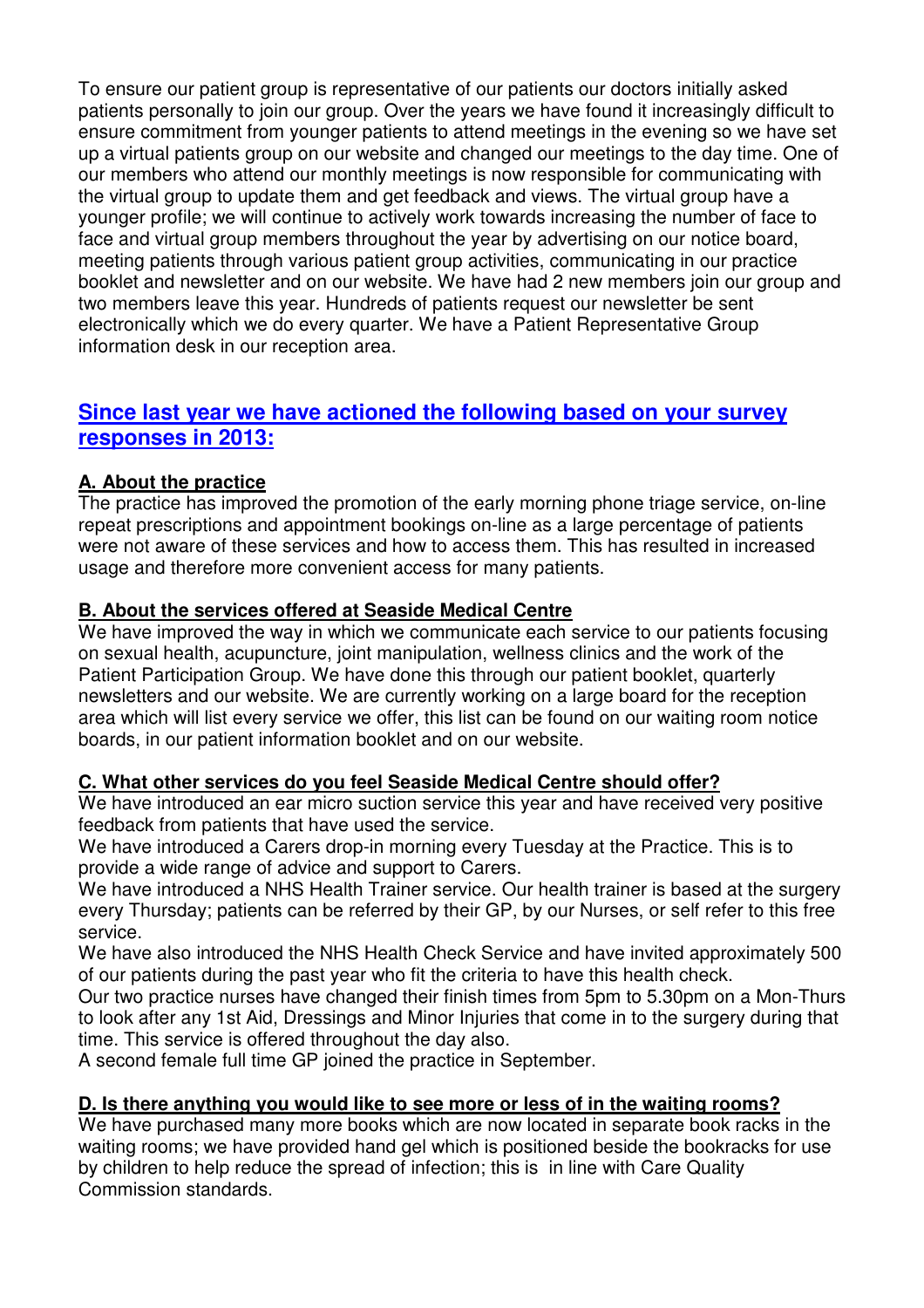We have increased the number and types of magazines for adult reading in the waiting rooms.

We have introduced radio into the waiting rooms by purchasing new equipment.

## **E. What topics would you like to see covered in our patient educational talks?**

During the past year we have organised informative talks by experts on healthy lifestyle, healthy eating, nutrition and diabetes, coping with children with ADHD and behavioural problems, and falls prevention.

Watch our Patient Group notice board and our website for information on the next talk which is scheduled in May.

# **Responses to the Survey Questions in 2014:**

The responses were very interesting and helpful. They have been discussed with the practice team and the Patient Representative Group.

Note: The Practice is open from 8.30am-5.30pm Monday – Friday with evening surgeries running on Tuesday and Thursday evenings from 6.30pm – 8.00pm.

The Practice is open throughout lunchtime.

Appointments can be made by phone and in person, and on our automated phone system or on-line 24 hours a day.

There is a phone triage service with a GP from 8am-9am every Monday-Friday.

The survey results can be viewed in the document titled 2014 survey results; this is located next to this report on our website.

Paper copies of this report will be available at the Patient Representative Group desk.

#### **Here is a summary of the outcomes/actions for 2014/15 agreed with the Patient Representative Group based on those responses and comments:**

# **A. About the practice**

**Summary:** The survey showed that patients are generally satisfied with opening hours, access to making an appointment, ordering repeat prescriptions, accessing a GP on the phone, understanding test results, confidential communication and the manner in which they are treated.

# **Outcomes/Action:**

1. However some patients did ask that we review privacy at the desk when they are booking an appointment with a nurse. We are therefore currently looking at an effective system for improving this; a proposal will be brought to the next Patient Group Meeting in May and a new system will be introduced by the reception team from June.

2. 41% of patients asked said that they would like a text reminder for their appointments. We will therefore be introducing a system this year where patients can opt in to having appointment reminders by text. Practice management will introduce this in September.

3. A small percentage of patients found it difficult to book appointments and there were some comments with regard to difficulty getting through on the phone at 8.30am. We are therefore increasing the number of reception team members who answer the phone between 8.30am and 9.30am; practice management have started the recruitment process and this will be in place from June 1st.